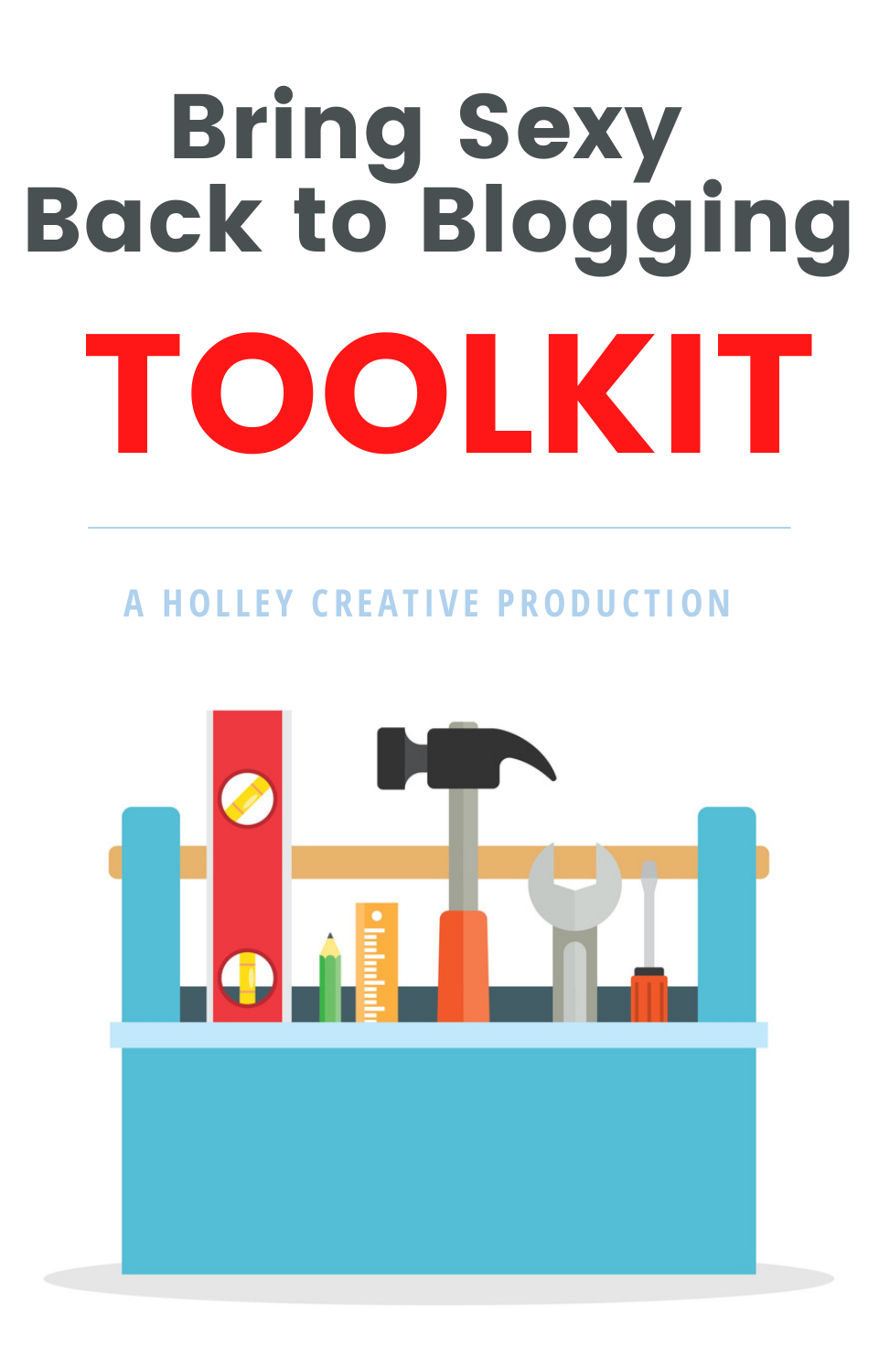### what' s in this toolkit

Congratulations on your decision to start a blog or breathe life into an existing blog!

This toolkit is designed to help you master your first 30 days of blogging.

What is included:

- **A self-contract.** A contract to help you move towards goals that will be achieved by blogging consistently.

- **A read avatar worksheet.** A worksheet to help you become familiar with the person who will be reading your blog.

- **A six-week content planner.** A tool to help you plan up to six weeks of blog posts.

- **A blog pre-launch checklist.** A list of things you should do before you launch your blog.

- **A before and after blog post checklist.** A list of things you should do before and after you publish a blog post.

- **Bottomless Blog Post ideas and thinksheet.** Includes 250 blog post ideas that will cure writer's block.

Not sure how to use any of these tools? No worries! We will be discussing how to use this toolkit during your twohour private Clubhouse room.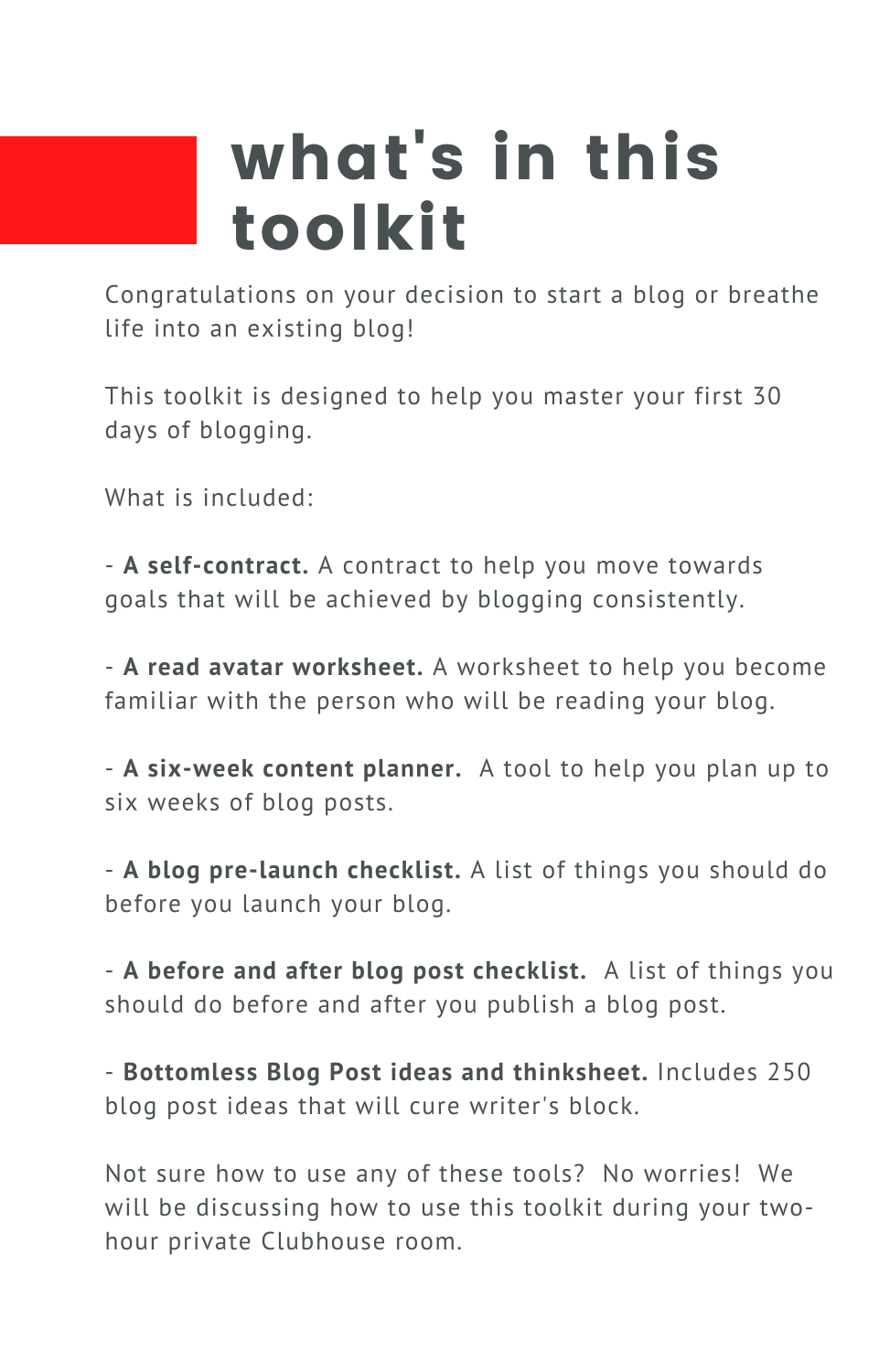#### how to use this toolkit

Use this toolkit when following my 10 step process to launch a new blog or re-launch an existing one.

- Select a topic for your blog
- Complete your self-contract
- Create your reader avatar
- Create your content pillars
- Plan your first 30-days of content
- Write 3-5 blog posts
- Complete the "before publishing" checklist
- Complete the blog pre-launch checklist
- Launch your blog
- Complete the"after publishing" checklist

We will cover this in detail during your two-hour private Clubhouse room.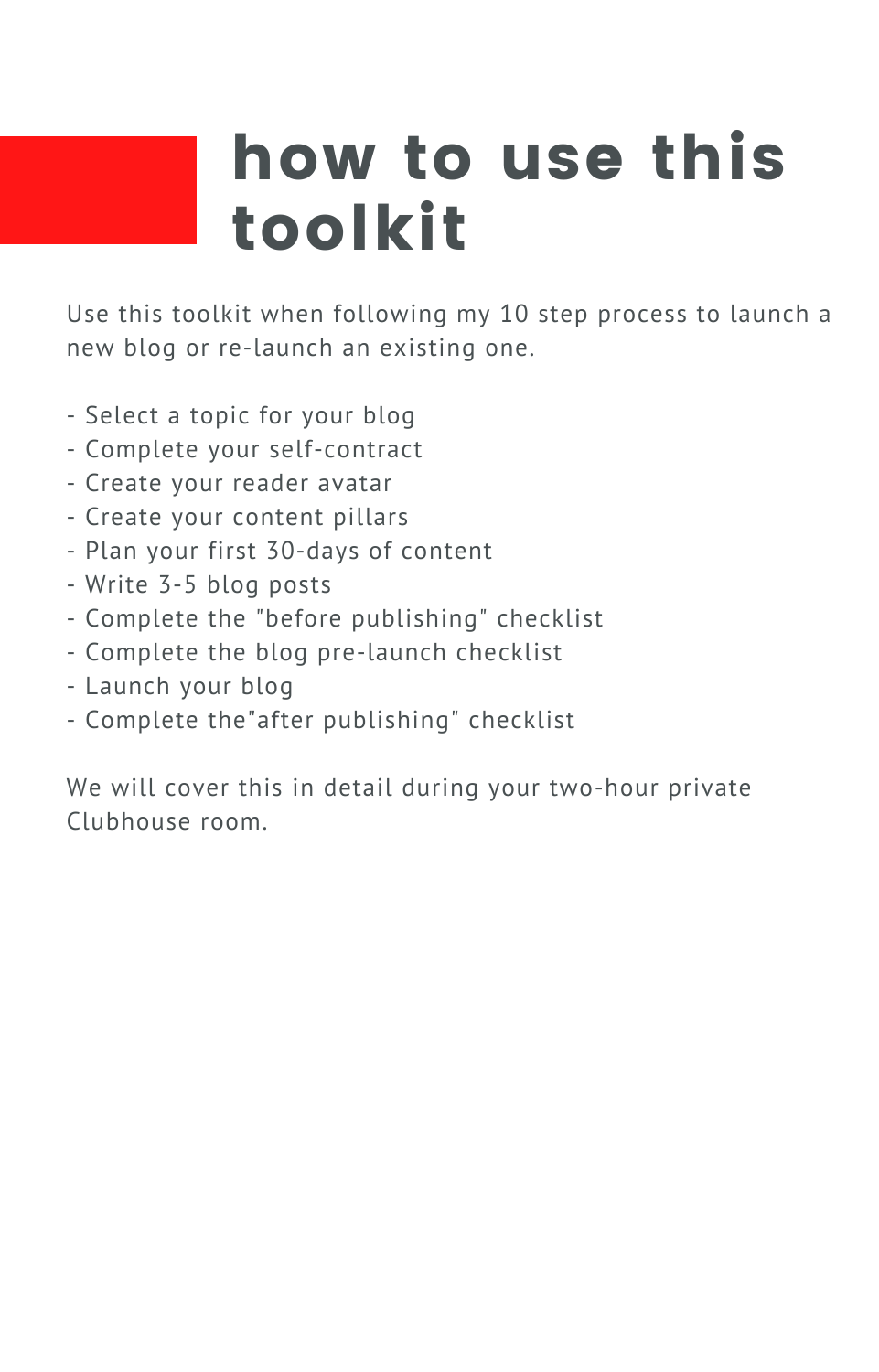### blogging self-contract

I, (your name): \_\_\_\_\_\_\_\_\_\_\_\_\_\_\_\_\_\_\_\_\_\_\_\_\_\_\_\_\_\_\_\_\_\_\_\_\_\_\_\_ commit to giving my blog the best start by writing consistently for the next 30 days.

I will write \_\_\_\_\_blog posts every week. Each blog post will be \_\_\_\_\_ words long.

Doing so will help me move towards the following goals:

1.

2.

3.

To do this, I must:

I commit to blogging and take total responsibility for my actions.

Signature \_\_\_\_\_\_\_\_\_\_\_\_\_\_\_\_\_\_\_\_\_\_\_\_\_\_\_\_\_\_\_\_\_\_\_\_\_\_\_\_\_\_

Date \_\_\_\_\_\_\_\_\_\_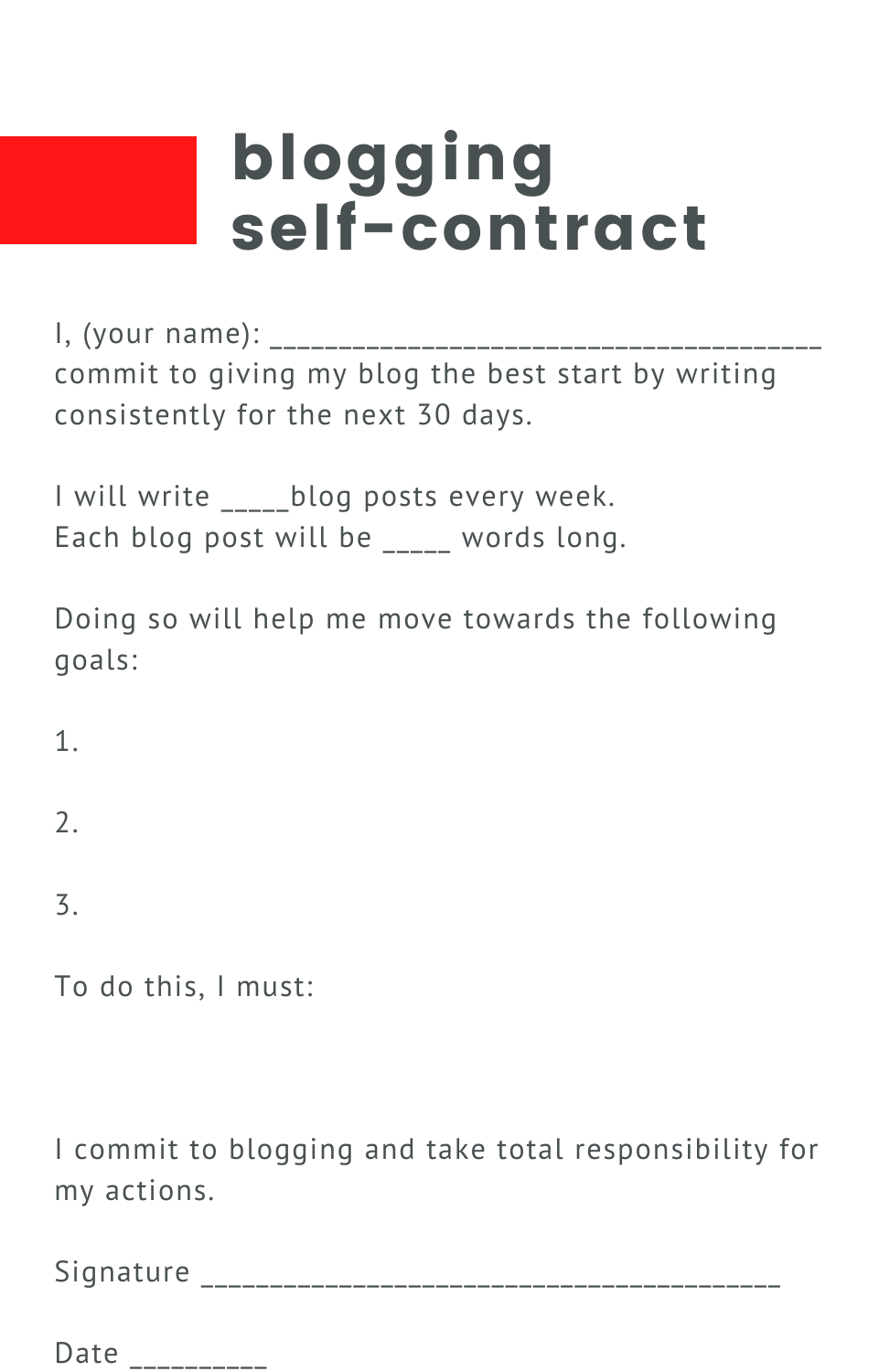#### reader avatar worksheet

| demographics                   |  |
|--------------------------------|--|
|                                |  |
| psychographics                 |  |
|                                |  |
| education                      |  |
|                                |  |
| challenges &<br>painpoints     |  |
|                                |  |
| goals &<br>aspirations         |  |
|                                |  |
| keywords they<br>use in search |  |
|                                |  |
| websites visited               |  |
|                                |  |
| social platforms<br>used       |  |
|                                |  |
| events they<br>attend          |  |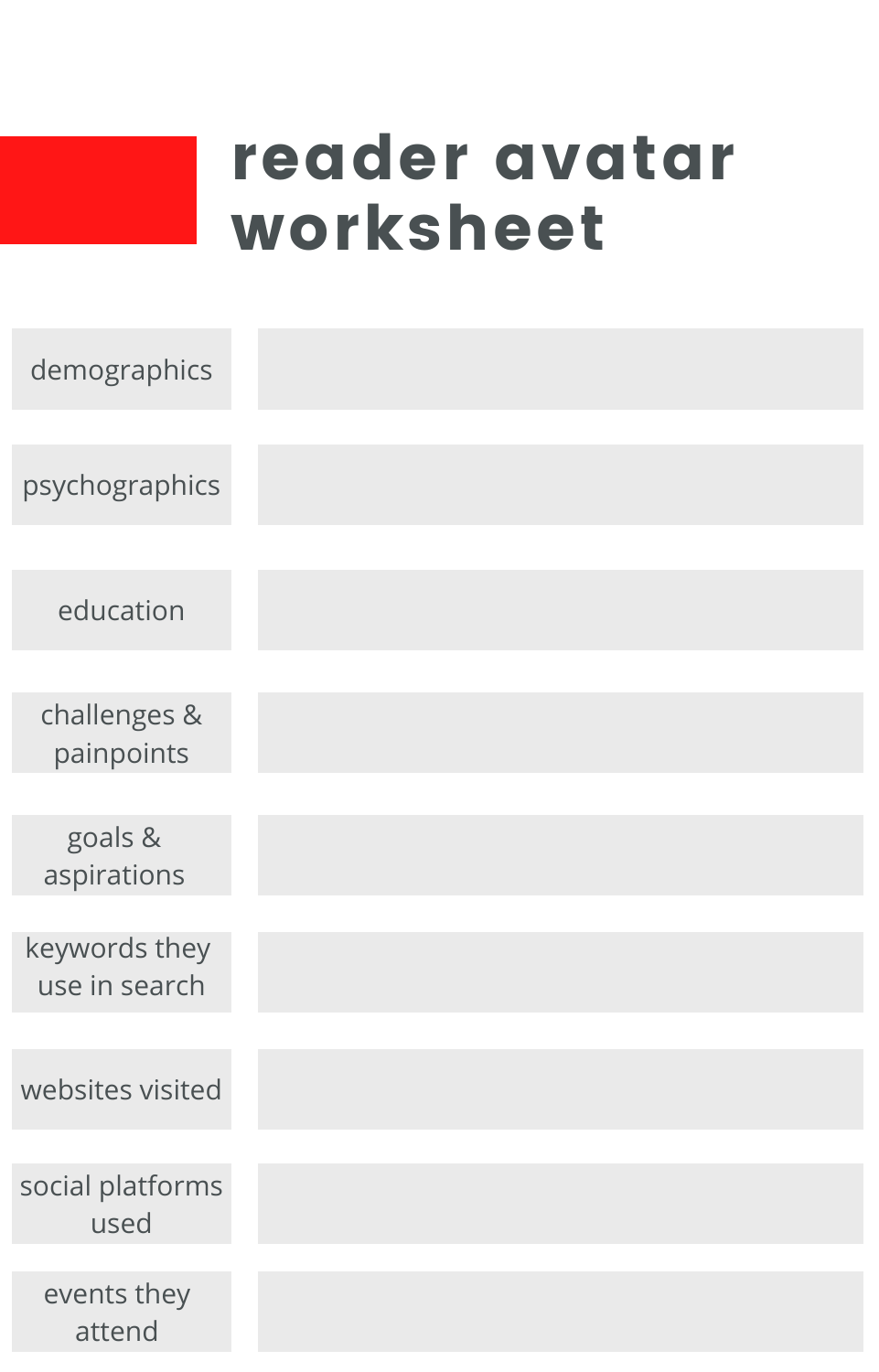#### reader avatar worksheet

| blogs they read        |  |
|------------------------|--|
| books they read        |  |
| financial<br>situation |  |
|                        |  |
|                        |  |
|                        |  |
|                        |  |
|                        |  |
|                        |  |
|                        |  |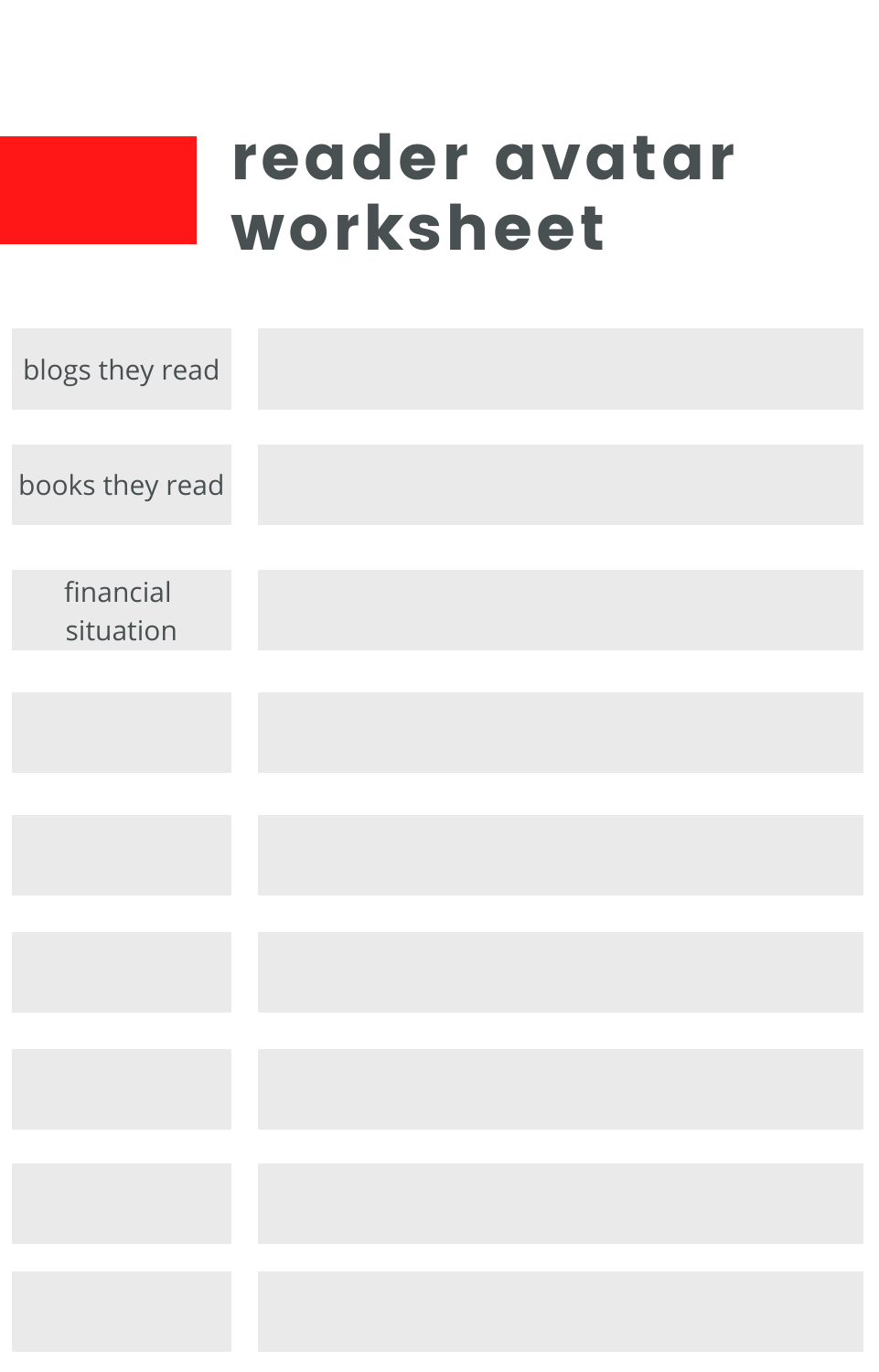### 30-day content planner

Grab your 30-day content planner [here.](https://docs.google.com/spreadsheets/d/1hAbDOZ2dWiIHADmRLPvPiAIhtxbP493XW2HCWAMCcMY/edit?usp=sharing) It is a Google sheet that you can copy and tweak to fit your needs.

The Google sheet includes a sample content planner and a blank planner that you can fill in using your blog's content.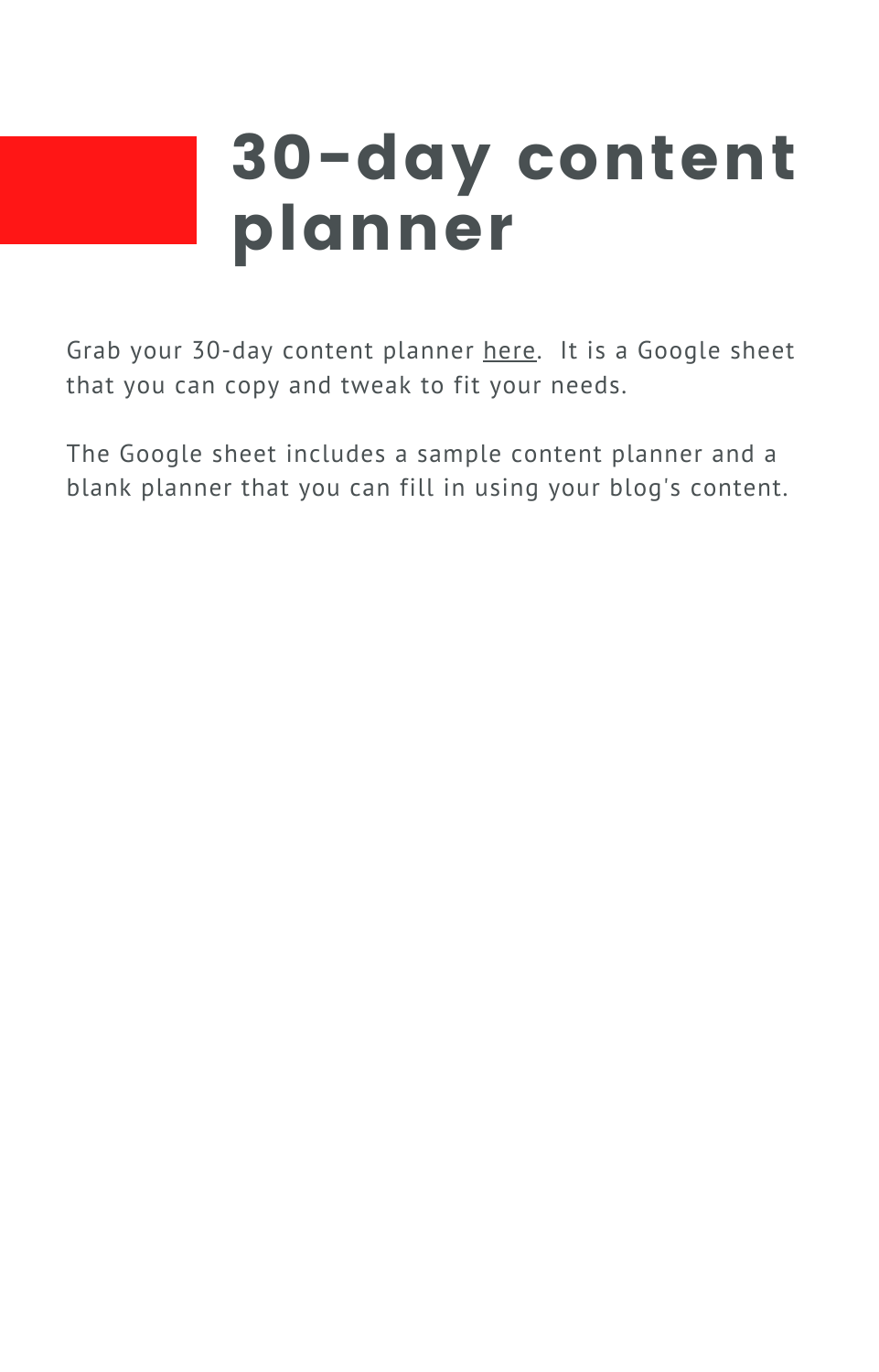### blog pre-launch checklist

After you have written your first 3-5 blog posts, follow this pre-launch checklist before you launch your blog.

- $\bigcap$  Select a topic for your blog
- □ Create your reader avatar
- □ Create your content pillars
- $\bigcap$  Select a blogging platform
- $\bigcap$  Select and register a domain name
- $\bigcap$  Purchase hosting (if you are using a blogging platform that is self-hosted)
- $\Box$  Setup your blog
- $\bigcap$  Complete the blog branding process
- $\bigcap$  Create your essential internal pages
- $\bigcap$  Set up your social media sites
- Select an email marketing solution
- $\bigcap$  Set up your email opt-in and test it
- $\Box$  Set up Google Analytics and add the tracking code to your blog
- View your blog on your phone and/or tablet
- View your blog in all major browsers
- □Test your contact form
- Install your SEO plugins (if you are using WordPress)
- $\bigcap$  Push the "publish" button
- Tell the world your blog is live
- Celebrate!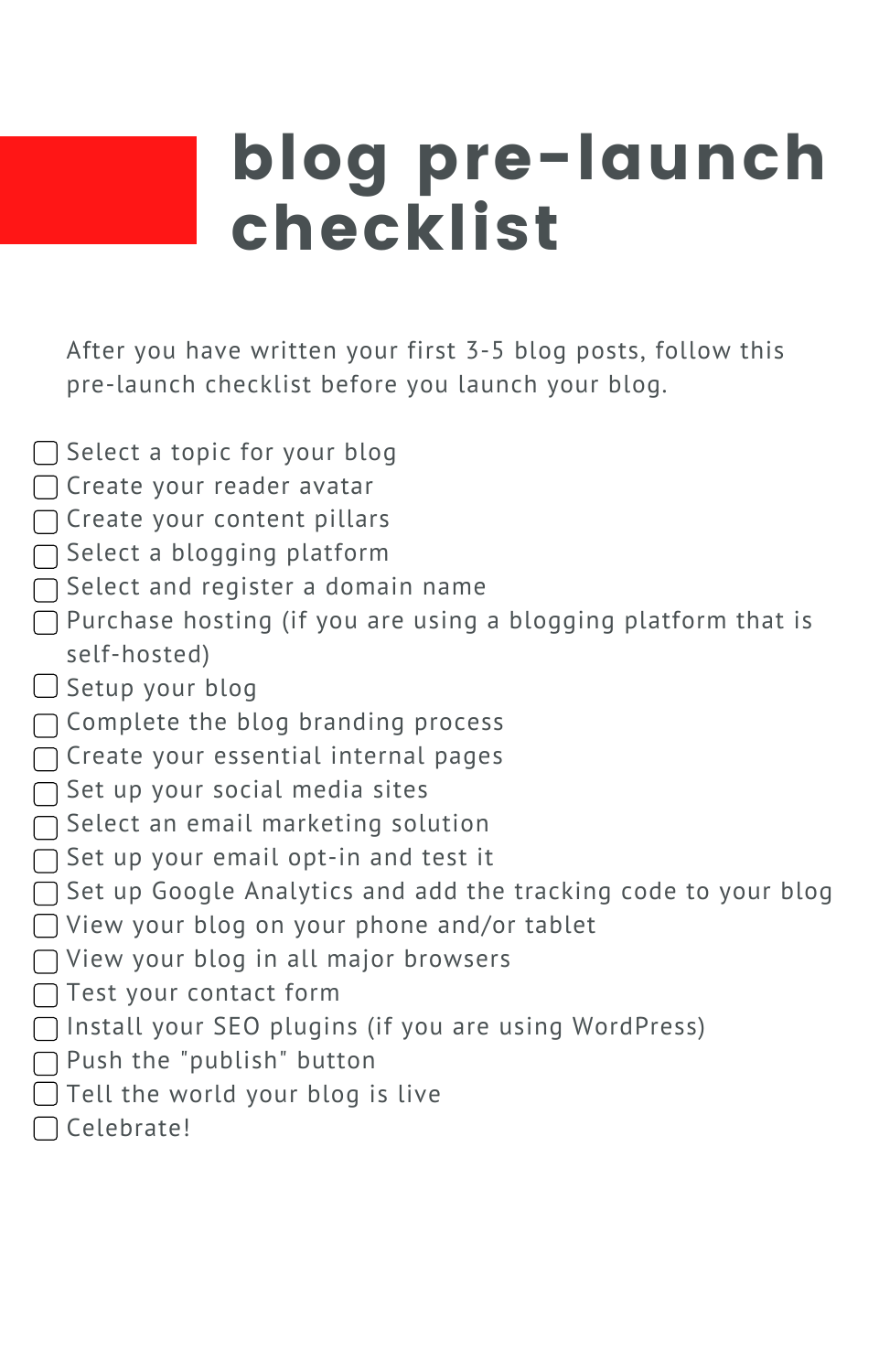## before and after publishing a blog post list

#### **Before you publish your blog post**

- Proofread your blog post
- Make sure all the links are working
- Add your affiliate marketing disclosures
- Create internal links
- If you are tracking your keyword rankings, add the keywords you are using into your keyword tracker
- Add an image

#### **Before you publish your blog post - SEO**

- Place 1-2 keywords in your content  $\Box$
- Add your target keyword or phrase in your header and URL
- Add meta tags
- Add ALT tags

#### **After you publish your blog post**

- $\Box$  Share on all social media sites (post on Facebook, Twitter, and LinkedIn)
- $\Box$  Send out to your email list
- $\Box$  Share with cross-marketing partners
- Repurpose on your podcast, short form video, etc.